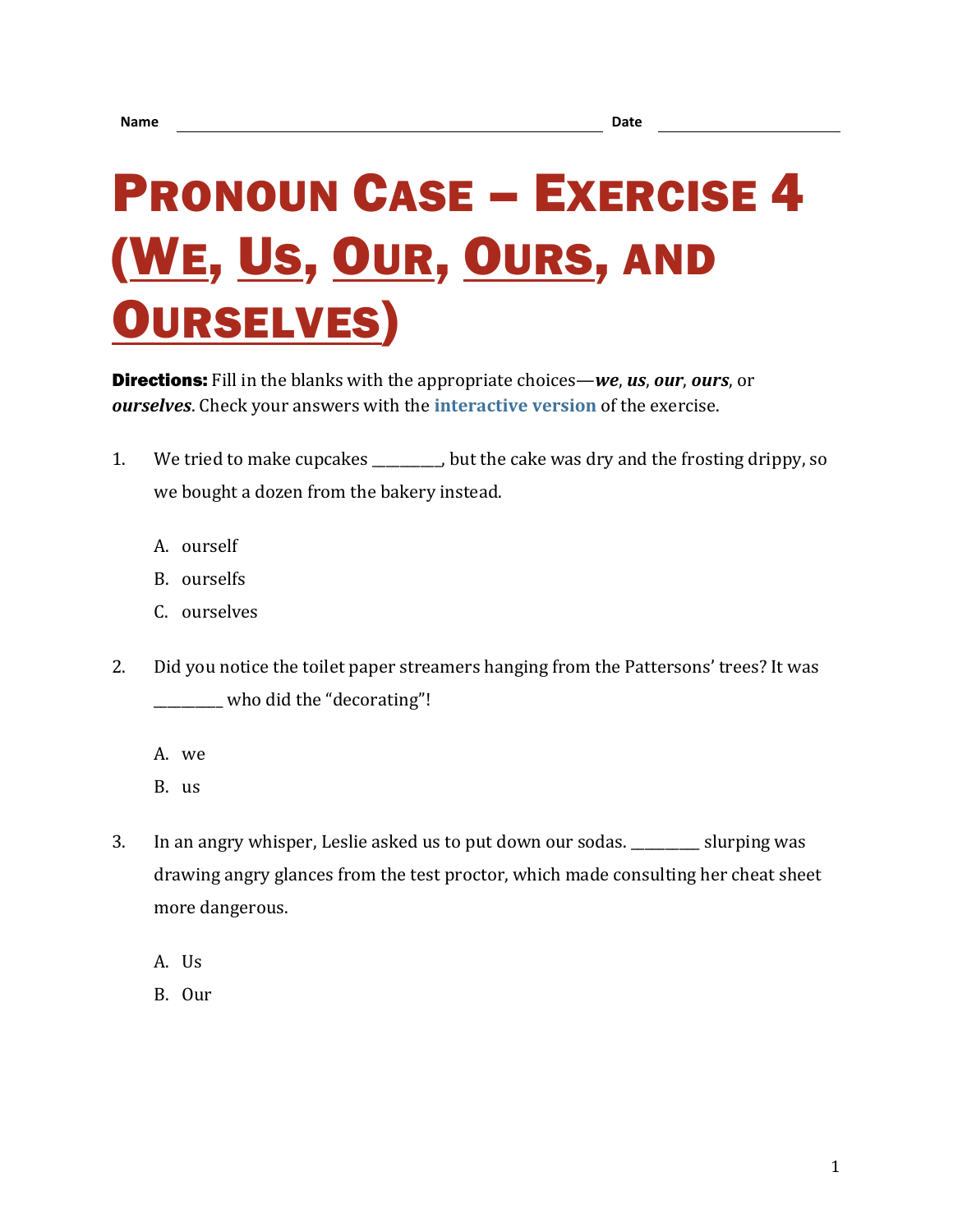- 4. The tutor watched as we scribbled, sighed, and erased calculations. She asked if we wanted help, but we insisted on solving the problem \_\_\_\_\_\_\_\_.
	- A. ourself
	- B. ourselfs
	- C. ourselves
- 5. Has anyone seen Squeeze, a ten-foot albino python? He belongs to \_\_\_\_\_\_\_\_\_\_ two.
	- A. we
	- B. us

6. Don't call Animal Control! That ten-foot albino python is \_\_\_\_\_\_\_\_\_\_.

- A. ours
- B. our's
- C. ours'
- 7. The bakery manager told \_\_\_\_\_\_\_\_ shoppers that fresh chocolate-broccoli muffins were ready to purchase.
	- A. we
	- B. us
- 8. Sylvester photocopied his notes for those of us who missed class; \_\_\_\_\_\_\_\_\_\_ recipients appreciated the help but couldn't read his chicken scratch handwriting.
	- A. we
	- B. us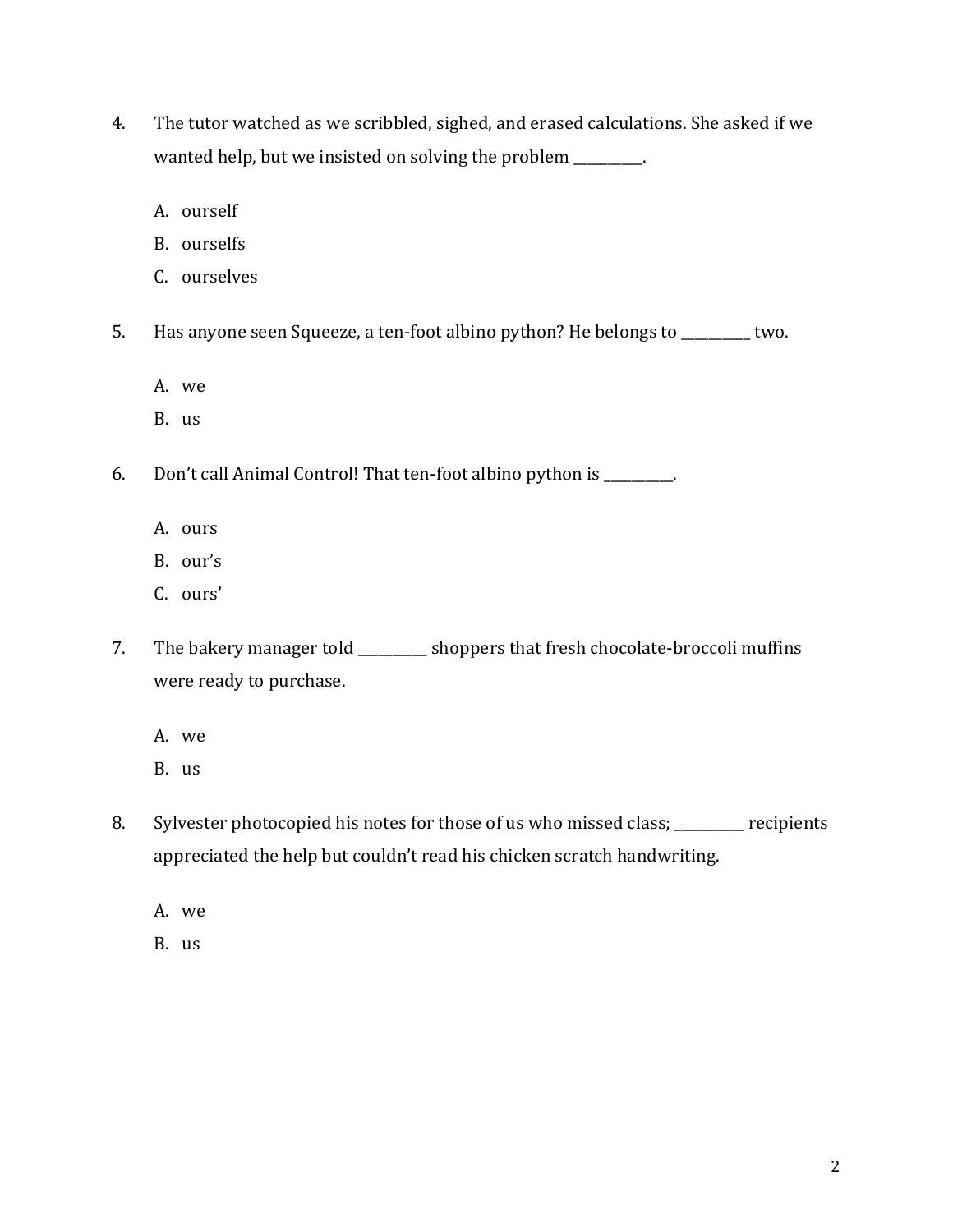9. We can't believe you ate the leftover Chinese food! We are starving, and it was

\_\_\_\_\_\_\_\_\_\_!

- A. ours
- B. our's
- C. ours'
- 10. Were those your clothes in the dryer? It was \_\_\_\_\_\_\_\_\_\_ who folded them when the cycle ended.
	- A. we
	- B. us
- 11. Professor Simpson finally relented and gave \_\_\_\_\_\_\_\_\_\_ students the 20 bonus points he promised if we could silence our cell phones for an entire week of class.
	- A. we
	- B. us
- 12. Mom and Dad explained that they had saved enough money to visit Daytona Beach for summer vacation; \_\_\_\_\_\_\_\_\_ kids were happy to learn that this year the family would avoid another two weeks on Aunt Imelda's pig farm.
	- A. we
	- B. us
- 13. Simon, who was trying to finish his chemistry homework, left the room in a huff because \_\_\_\_\_\_\_\_\_\_ crunching popcorn was interfering with his concentration.
	- A. us

B. our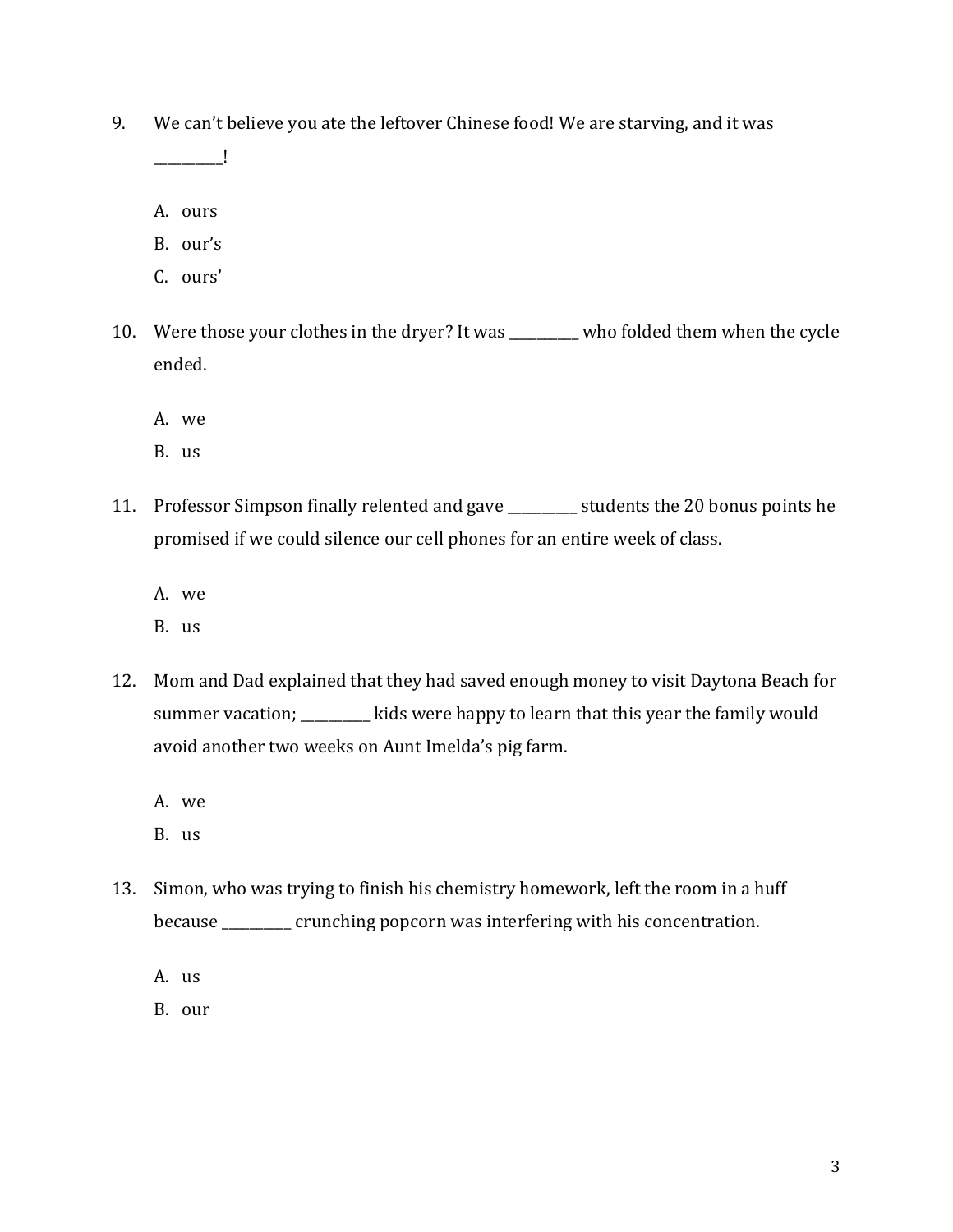- 14. The hiring manager explained that arriving tardy to the interview made such a bad impression that we could just take \_\_\_\_\_\_\_\_\_\_ home.
	- A. ourself
	- B. ourselfs
	- C. ourselves
- 15. Professor Glennon announced that she would drop our lowest test grade to help our final averages; \_\_\_\_\_\_\_\_\_\_ students gave her a standing ovation, desperate to pass sociology.
	- A. we
	- B. us
- 16. Don't you dare try to recruit Amanda to your presentation group! She has already agreed to join \_\_\_\_\_\_\_\_.
	- A. ours
	- B. our's
	- C. ours'
- 17. Jonathan rushed into the bathroom, where we pointed at the huge spider crawling up the tile. \_\_\_\_\_\_\_\_\_\_ screaming had woken him from a deep sleep.
	- A. Us
	- B. Our
- 18. Our neighbor, a handyman by profession, offered to help, but we decided that we could fix the hole in the roof \_\_\_\_\_\_\_\_\_\_.
	- A. ourself
	- B. ourselfs
	- C. ourselves